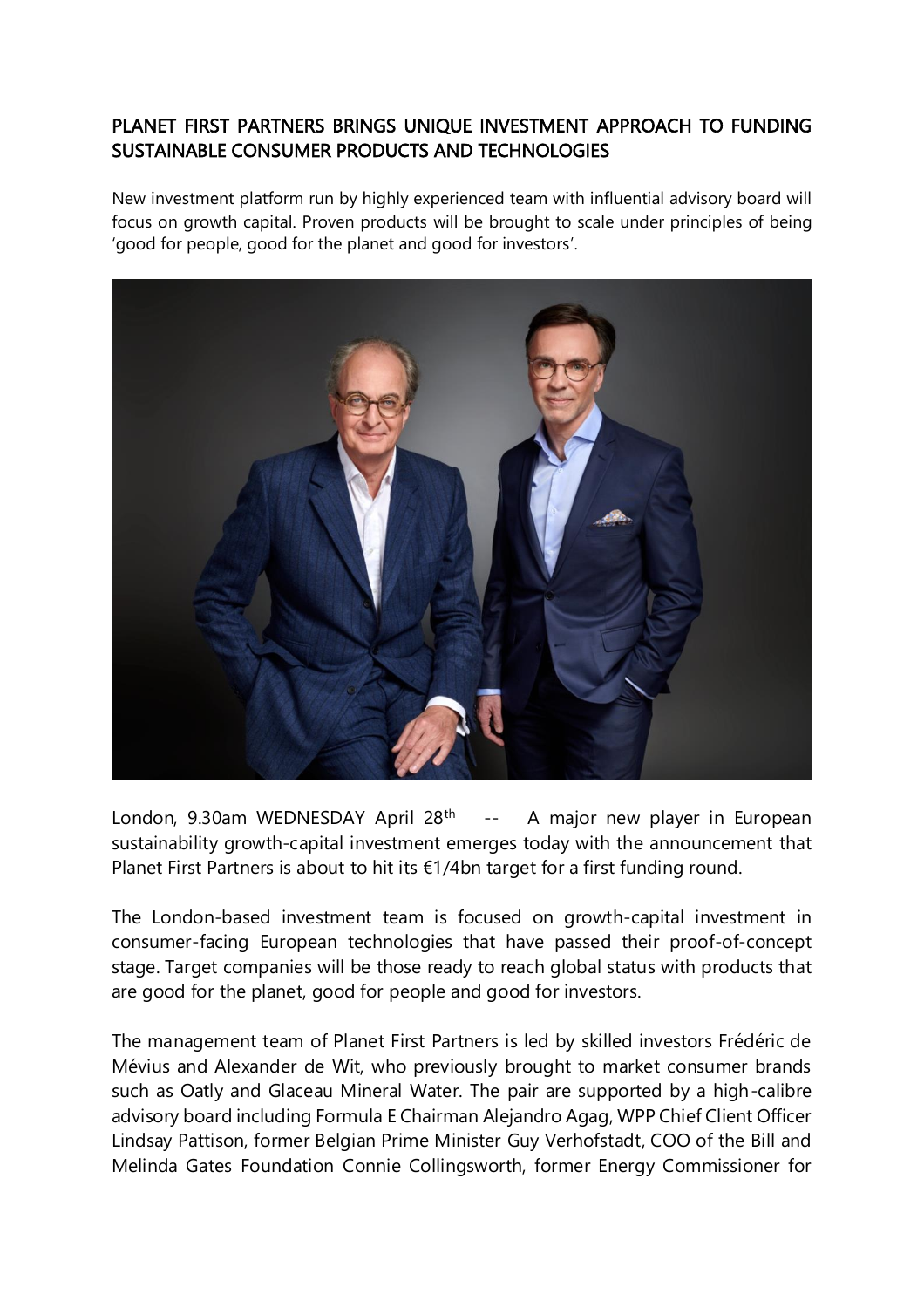Spain Vicente Lopez-Ibor Mayor and Chairman of Oxford's Institute for East West Strategic Studies Jean-Christophe von Pfetten.

Announcing its arrival in the market today, Planet First Partners said it had raised €170m with commitments of a further €70m involving investors from the UK, France, Belgium and South-East Asia. The company is targeting investment from family-offices as well as institutions.

Planet First Partners has already made one significant investment, in the revolutionary plastics firm Polymateria, which recently supported the creation of the world's first production standard for truly biodegradeable plastics. Polymateria is poised to make major announcements about its future expansion.

## Private equity and deep operational experience for long-term value creation

The long-view approach of Planet First Partners and the credibility of its experienced management team will appeal to family-office investment groups, as well as institutional investors. A first anchor investor is Adrien Invest, one of the investment vehicles tied to the AB InBev families. Another is a major European financial institution. Planet First Partners will pay particular attention to next-generation investment leaders in the family-office world.

Having spotted a funding shortfall in the market between the venture-capital stage and the IPO stage for green technologies, Planet First Partners will call on the credibility and authority of its founders and its high-powered advisory board.

Frédéric de Mévius and Alexander de Wit, the co-managing partners, worked together at the private investment company Verlinvest, where they concentrated on health and nutrition products. Among the brands they brought to market using a private-equity approach to guiding management were Oatly and Glaceau Vitamin Water.

Frédéric de Mévius said the company would fill a gap in the funding market for sustainability, nutrition and health technologies. But it will also fulfil a need for investors looking to support businesses that help the planet without sacrificing returns.

"Tomorrow's consumers won't compromise on price and sustainability; tomorrow's investors won't compromise on returns and sustainability; we aim to ensure that today's investors don't need to compromise either," de Mévius said.

Planet First Partners' first-round raise comes from institutional and private investors such as Adrien Invest.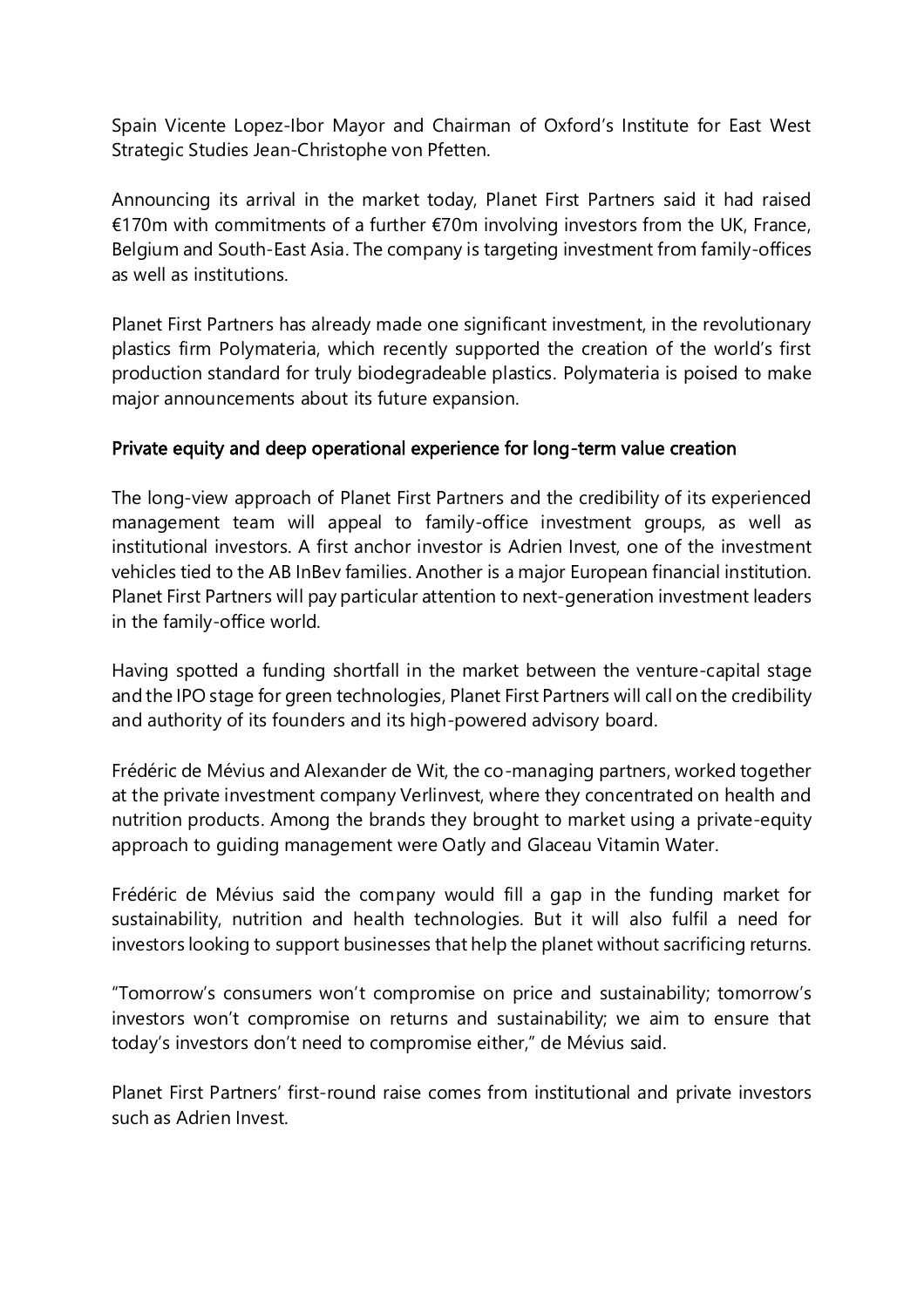With this fund, Planet First Partners will invest in companies that are in their growth stage (series B, C & D), taking minority positions as lead or co-lead with a board seat and strong minority rights. By focusing on the growth stage, Planet First Partners wants to increase access to growth capital for European-based companies.

De Mévius said: "There is a significant lack of growth capital on the European continent - in particular when it comes to companies that are at the forefront of providing healthier and more sustainable solutions. At the same time, there is already a growing cluster of innovative companies that are ready to grow into global leaders. Planet First Partners can provide them with the necessary funding and hands-on support to ensure their further growth and internationalisation."

### Measurable impact on health and sustainability

In line with the vast experience of both Managing Partners, the sweet spot for investments by Planet First Partners will lie at the intersection of consumer brands, sustainability and technology.

"Europe leads the world in adopting clear sustainability goals and investment programs, in response to changing consumer opinions and behaviours as well as regulation. This revolution has created a growing consumer demand for greener technologies and brands. These companies, who we believe will be the driving force towards a more sustainable future, are currently emerging from their VC stage and need growth capital and support to become global leaders in their industry. With Planet First Partners, we want to provide exactly that." says Managing Partner Alexander de Wit.

Examples of potential future investments include companies active in consumer health, alternative foods, sustainable supply chains, clean energy, smart cities and industry 4.0.

In that last category, Planet First Partners has already acquired a minority stake in Polymateria, an advanced technology company based at Imperial College London. Polymateria has developed a new standard for biodegradable and compostable plastics, thereby creating the world's first biodegradable as well as recyclable plastic packaging. With this, they seek to halt the global plastic pollution catastrophe.

#### ENDS

#### More about Planet First Partners

Planet First Partners (PFP) is a purpose-led European growth investment platform partnering up with growth entrepreneurs in the Better for You (consumer, health services, education) and Better for the Planet (environment) spaces. PFP invests in innovative European growth companies and supports their